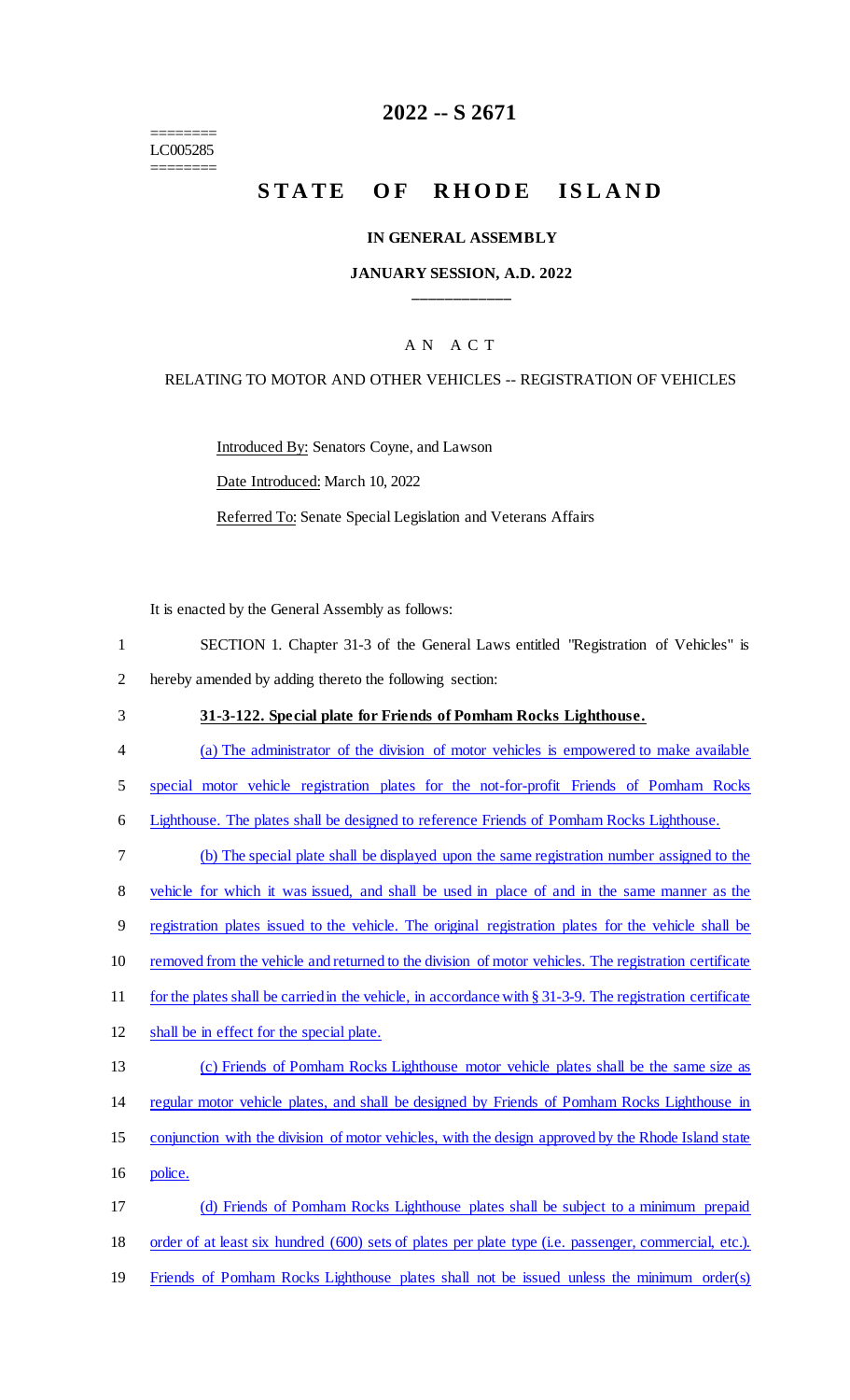requirements are met. The initial order will be handled by Friends of Pomham Rocks Lighthouse 2 and shall not be submitted to the division of motor vehicles for production until the minimum order(s) have been met and the proper paperwork submitted to the division. (e) The administrator of the division of motor vehicles shall develop, pre-payment procedures, and any other procedures deemed necessary to carry out the purposes of this section. (f) In addition to the regular prescribed motor vehicle registration fee, Friends of Pomham Rocks Lighthouse plates shall be subject to a forty-dollar (\$40.00) issuance surcharge. (g) The forty-dollar (\$40.00) issuance surcharge shall be allocated as follows: twenty dollars (\$20.00) shall be allocated to the general fund and the remaining twenty dollars (\$20.00) shall be distributed annually to Friends of Pomham Rocks Lighthouse in furtherance of its mission to assist charitable organizations in Rhode Island with fiscal needs to assist with historic renovation, preservation, and to improve public awareness and access to the Pomham Rocks Lighthouse. (h) A ten-dollar (\$10) surcharge for subsequent registration renewals shall be allocated to Friends of Pomham Rocks Lighthouse. (i) In consideration of the receipt of funds from the registration of Pomham Rocks Lighthouse plates, the organization must use any Rhode Island sourced funds in and for the benefit of Rhode Island-based charitable organizations. (j) Friends of Pomham Rocks Lighthouse will be required to submit an annual accounting 19 report before such monies are distributed. (k) There shall be no refunds for early cancellation of Friends of Pomham Rocks

- Lighthouse motor vehicle license plates.
- SECTION 2. This act shall take effect upon passage.

======== LC005285 ========